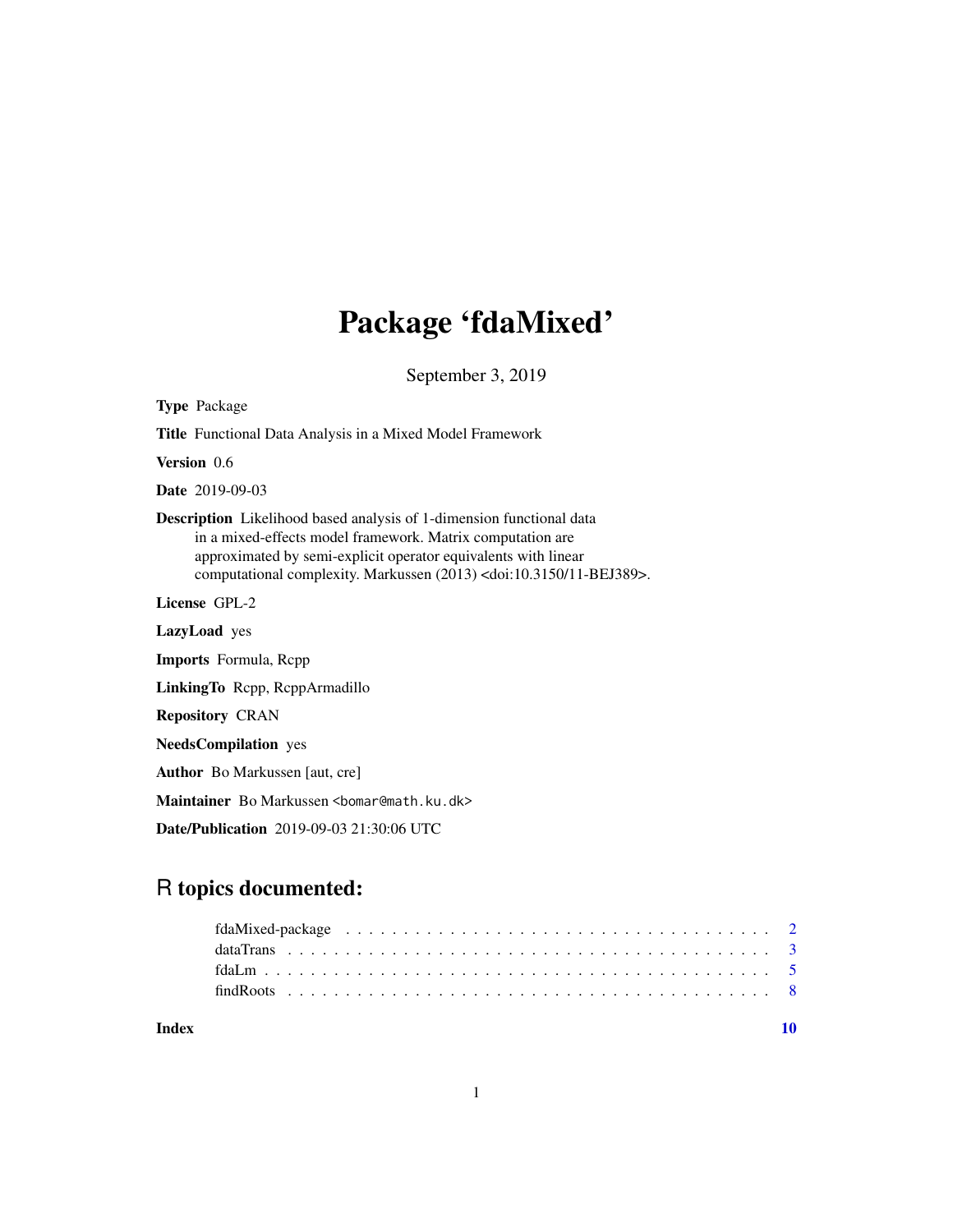<span id="page-1-0"></span>

#### Description

Likelihood based analysis of 1-dimension functional data in a mixed-effets model framework. The methodology is designed for equidistantly sampled high frequency data, where the needed matrix computation may be approximated by semi-explicit operator equivalents with linear computational complexity. Extensions exist for non-equidistantly sampled data, but these have not been implemented.

#### Details

| Package:  | fdaMixed   |
|-----------|------------|
| Type:     | Package    |
| Version:  | 0.5        |
| Date:     | 2017-03-07 |
| License:  | $GPL-2$    |
| LazyLoad: | yes        |

#### Author(s)

Bo Markussen <bomar@math.ku.dk>

#### References

Bo Markussen (2013), "Functional data analysis in an operator based mixed model framework", Bernoulli, vol. 19, pp. 1-17.

Conrad Sanderson (2010), "Armadillo: An open source C++ linear algebra library for fast prototyping and computationally intensive experiments", NICTA technical report.

Dirk Eddelbuettel, "Rcpp: Seamless R and C++ Integration with Rcpp", UseR!, Springer, 2013.

# See Also

Implementation done using the package RcppArmadillo. For penalized likelihood analysis of functional data see the packages fda and fda.usc.

# Examples

```
x \leftarrow \text{seq}(0, 2 \times \text{pi}, \text{length}.\text{out}=200)y.true \leq -\sin(x)+xy.obs < -y.true + rnorm(200)est0 <- fdaLm(y.obs~0,Fright="open",right=2*pi)
```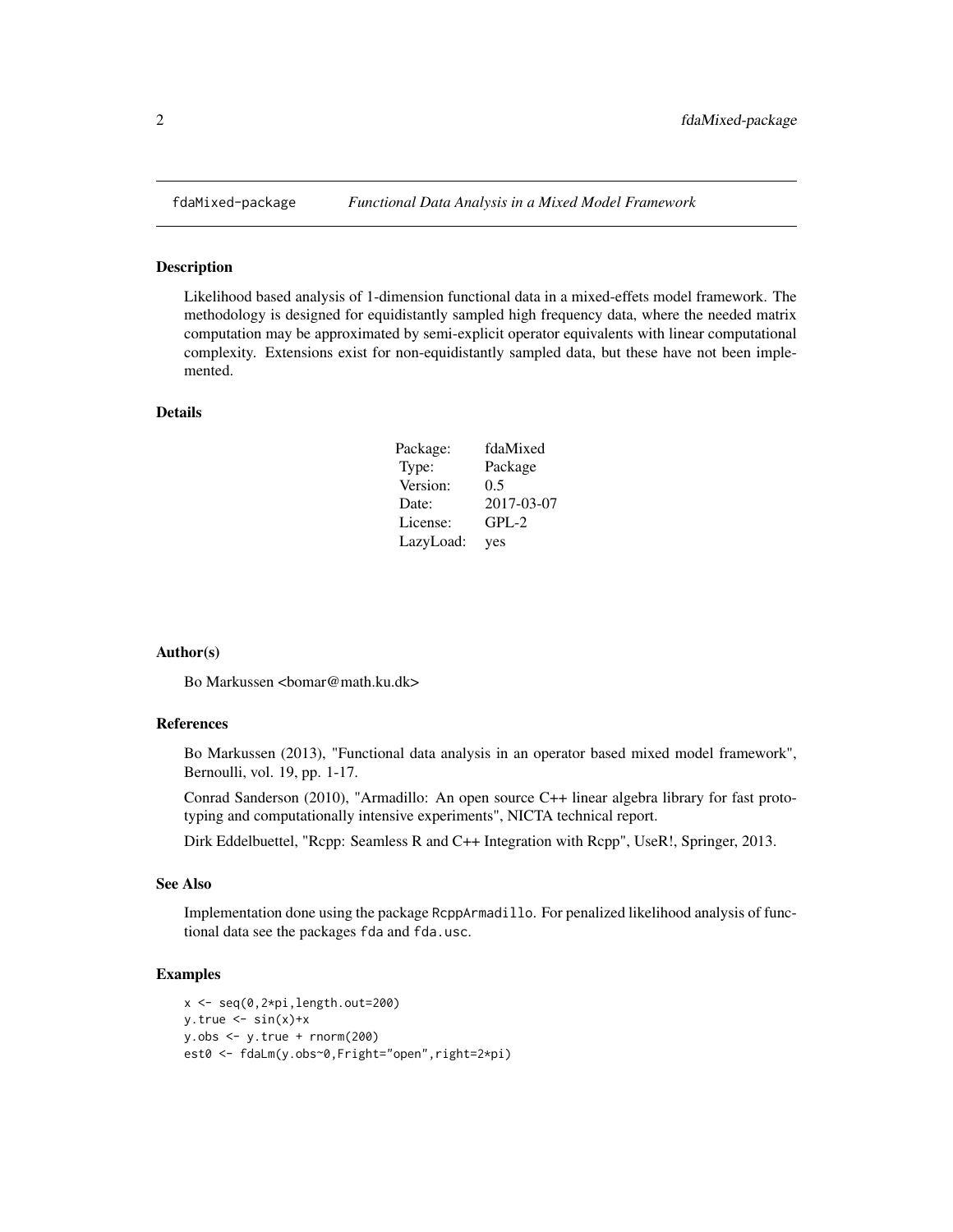#### <span id="page-2-0"></span>dataTrans 3

```
est1 <- fdaLm(y.obs~0+x,Fright="open",right=2*pi)
plot(x, y.obs, main="Estimating the sum of a line and a curve")lines(x,y.true,lty=2)
lines(x,est0$xBLUP[,1,1],col=2)
lines(x,est1$betaHat*x+est1$xBLUP[,1,1],col=3)
legend("topleft",c("True curve","Smooth","Line + smooth"),col=1:3,lty=c(2,1,1))
```
<span id="page-2-1"></span>dataTrans *Scale invariant Box-Cox transformation*

# Description

Performs forward and backward Box-Cox power transformation including the invariance scaling based on the geometric mean.

# Usage

```
dataTrans(y, mu, direction = "backward", geoMean = NULL)
```
# Arguments

| y         | The numeric variable object to be transformed.                                                                                                                                                                                                               |
|-----------|--------------------------------------------------------------------------------------------------------------------------------------------------------------------------------------------------------------------------------------------------------------|
| mu        | The power parameter, where zero corresponds to the logarithmic transformation.                                                                                                                                                                               |
| direction | A character variable. If the lower case of the first letter equals "b" (default),<br>then the backward transformation is performed. If the lower case of the first<br>letter equals "f", then the forward transformation is performed.                       |
| geoMean   | If a numeric is stated, then this is taken as the geometric mean of the untrans-<br>formed observations. If NULL (default), then the geometric mean is computed<br>from the observation y. The latter is only available for the forward transforma-<br>tion. |

# Value

The transformed variable.

# Note

This function is intended to be used in conjunction with  $fdaLm$  to achieve estimates on the orginal scale. Thus, the geometric mean of the original observations should be kept in order to have the correct backtransformation.

# Author(s)

Bo Markussen <br/> <br/> <br/> <br/> <br/>
So Markussen <br/> <br/> <br/> <br/> <br/> <br/> <br/> <br/> <br/> <br/> <br/> <br/> <br/> $\frac{1}{2}$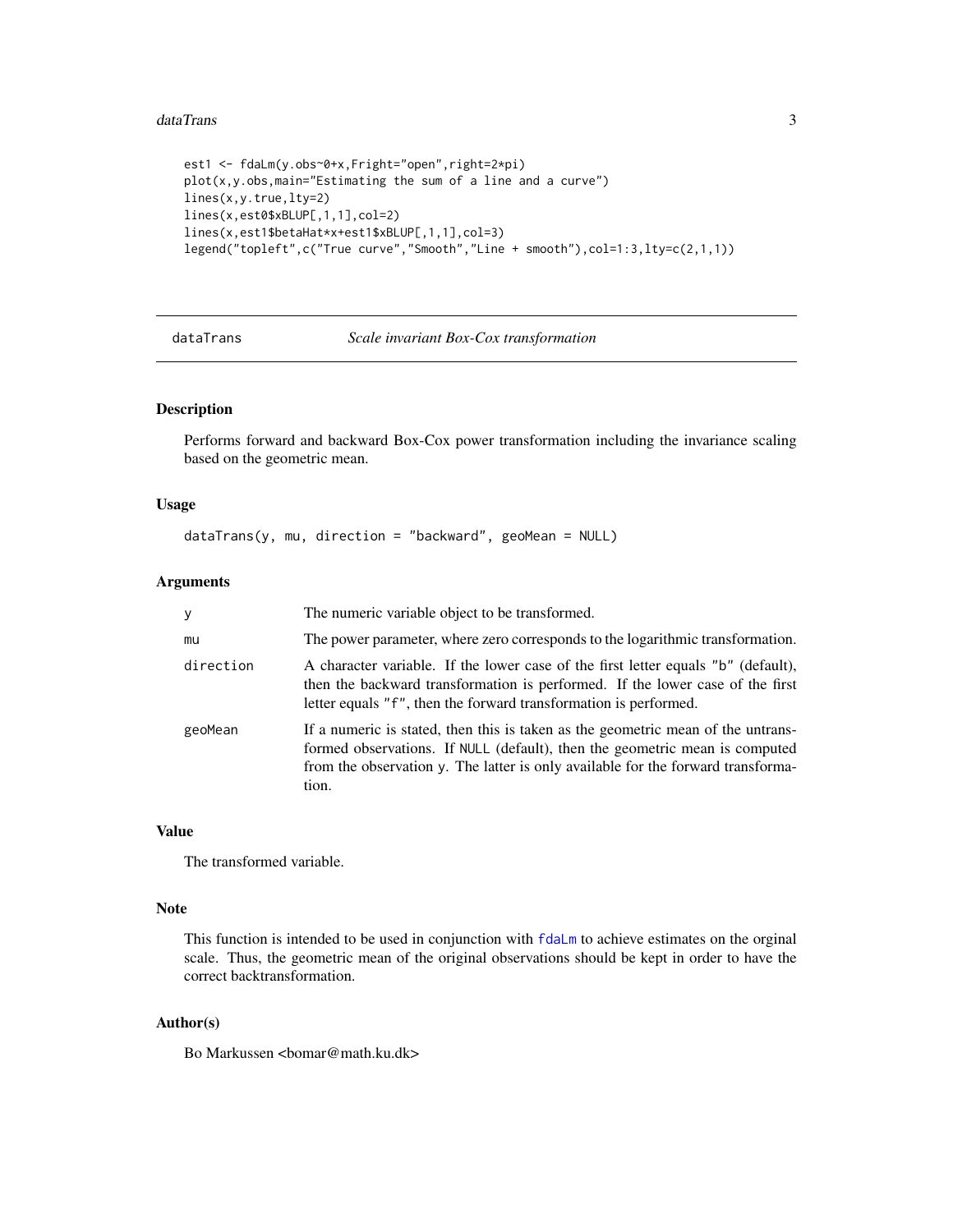#### Examples

```
# ----------------------------------------------------
# Make 3 samples with the following characteristics:
# 1) length N=500
# 2) sinusoid form + linear fixed effect + noise
# 3) exponential transformed
# ----------------------------------------------------
N < -500sample.time <- seq(0,2*pi,length.out=N)
z < -c("a", "b", "c")x0 \leq -c(0,10,20)x1 \leq -\text{rep}(x0, \text{each=N})y <- c(sin(sample.time),sin(sample.time),sin(sample.time))+x1+rnorm(3*N)
# Make exponential-Box-Cox-backtransformation
# Scaling with geometric mean requires that we solve the Whiteker function
geoMean \leq mean(y)
geoMean <- uniroot(function(x){x*log(x)-geoMean},c(exp(-1),(1+geoMean)^2))$root
y <- dataTrans(y,0,"b",geoMean)
# ----------------------------------------------------
# Do fda's with global and marginal fixed effects
# Also seek to find Box-Cox transformation with mu=0
# ----------------------------------------------------
est0 <- fdaLm(y|z~x0,boxcox=1)
est1 <- fdaLm(y|z~x1,boxcox=1)
# -----------------------------------------------------
# Display results
# -----------------------------------------------------
# Panel 1
plot(sample.time,dataTrans(est0$betaHat[,"(Intercept)"]+est0$betaHat[,"x0"],
                           est0$boxcoxHat,"b",geoMean)/
                 dataTrans(est0$betaHat[,"(Intercept)"],est0$boxcoxHat,"b",geoMean),
     main="Effect of x (true=1.2)", xlab="time",
     ylab="response ratio")
abline(h=dataTrans(est1$betaHat["(Intercept)"]+est1$betaHat["x1"],
                   est1$boxcoxHat,"b",geoMean)/
         dataTrans(est1$betaHat["(Intercept)"],est1$boxcoxHat,"b",geoMean),col=2)
legend("topleft",c("marginal","global"),pch=c(1,NA),lty=c(NA,1),col=1:2)
# Panel 2
plot(sample.time,dataTrans(est0$betaHat[,"(Intercept)"]+est0$betaHat[,"x0"],
                           est0$boxcoxHat,"b",geoMean)-
                 dataTrans(est0$betaHat[,"(Intercept)"],est0$boxcoxHat,"b",geoMean),
     main="Effect of x (true=1)", xlab="time",
     ylab="response difference")
abline(h=dataTrans(est1$betaHat["(Intercept)"]+est1$betaHat["x1"],
                   est1$boxcoxHat,"b",geoMean)-
```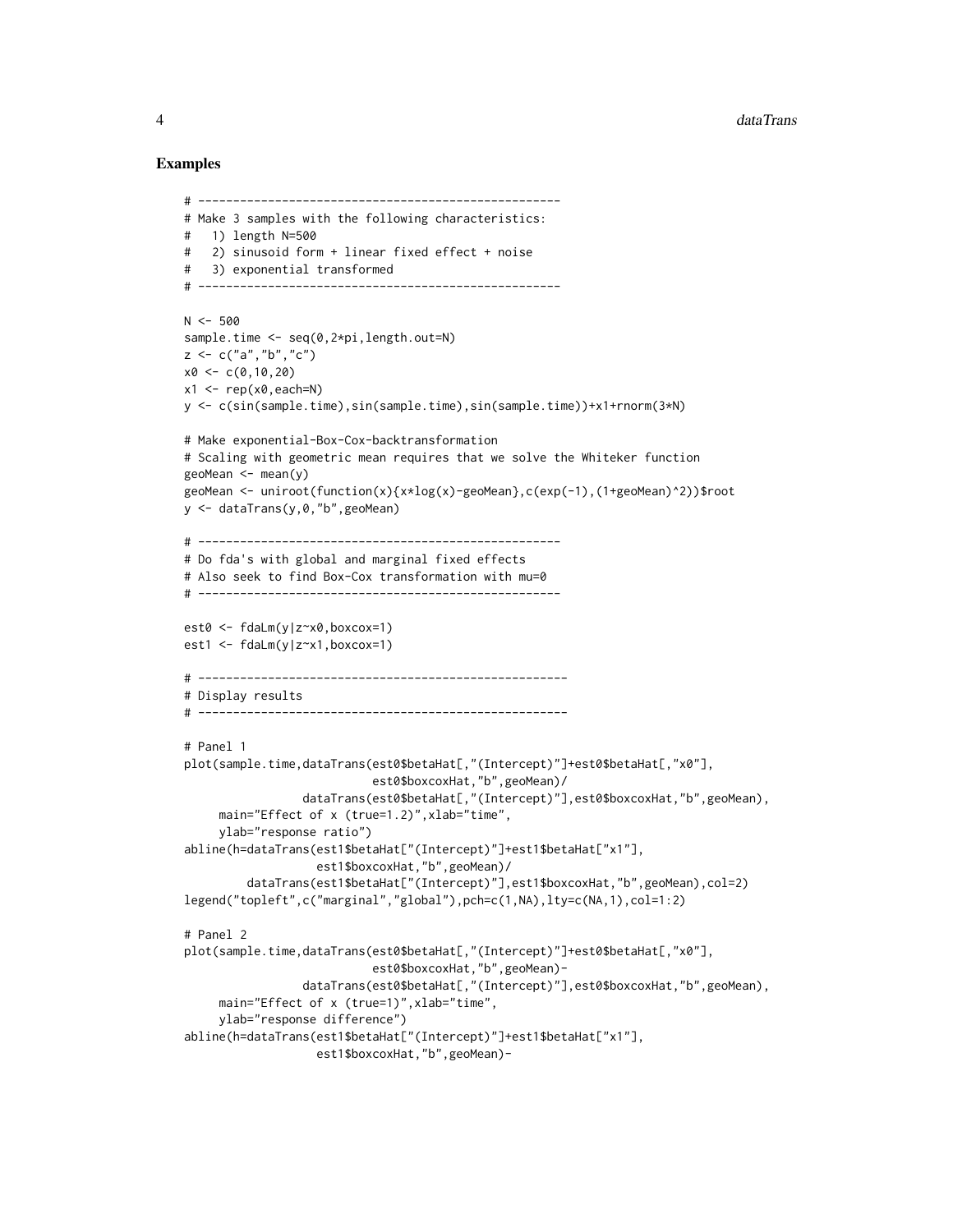#### <span id="page-4-0"></span>fdaLm 5

```
dataTrans(est1$betaHat["(Intercept)"],est1$boxcoxHat,"b",geoMean),col=2)
legend("bottomleft",c("marginal","global"),pch=c(1,NA),lty=c(NA,1),col=1:2)
# Panel 3
plot(sample.time,est0$xBLUP[,1,1],type="l",
    main="Marginal ANOVA", xlab="time", ylab="x BLUP")
# Panel 4
plot(sample.time,est1$xBLUP[,1,1],type="l",
    main="Global ANOVA",xlab="time",ylab="x BLUP")
```
<span id="page-4-1"></span>fdaLm *Linear mixed-effects model for functional data*

#### Description

Fits variance and smoothing parameters, and possibly also Box-Cox transformation, by maximum restricted likelihood. Estimate fixed parameters, predict random effects, and predict serial correlated effect at point of maximum restricted likelihood. Linear models for fixed and random effects may be global or marginal over sample times.

#### Usage

fdaLm(formula, data, design, boxcox = NULL, G = 1, lambda = 1, nlSearch = TRUE, K.order = 1, D.order = NULL, Fleft = "tied", Fright = "tied",  $left = NULL$ , right = NULL)

## Arguments

| formula | A multiple formula of the type $Y id \sim fixed$   random. Here Y is the response<br>variable, id is a factor separating the samples, fixed is a linear model for the<br>fixed effect, and random is a linear model for the random effect.                                                                                                                                                        |
|---------|---------------------------------------------------------------------------------------------------------------------------------------------------------------------------------------------------------------------------------------------------------------------------------------------------------------------------------------------------------------------------------------------------|
| data    | An optional data frame containing the variables. See details below.                                                                                                                                                                                                                                                                                                                               |
| design  | An optional data frame containing the design variables in the specification of<br>the fixed and the random effects. See details below.                                                                                                                                                                                                                                                            |
| boxcox  | The power parameter in the scale invariant Box-Cox transformation. If NULL<br>(default), then no transformation is performed. If a numeric value is provided,<br>then a scale invariant Box-Cox transformation of the response variable is per-<br>formed. The numeric value is either used as it is (nl Search=FALSE) or as the<br>starting point for a non-linear optimization (n1Search=TRUE.) |
| G       | Variance of the random effects. Present implementation only allows for indepen-<br>dent random effects, i.e. G is scalar. Used depending on nl Search as described<br>above.                                                                                                                                                                                                                      |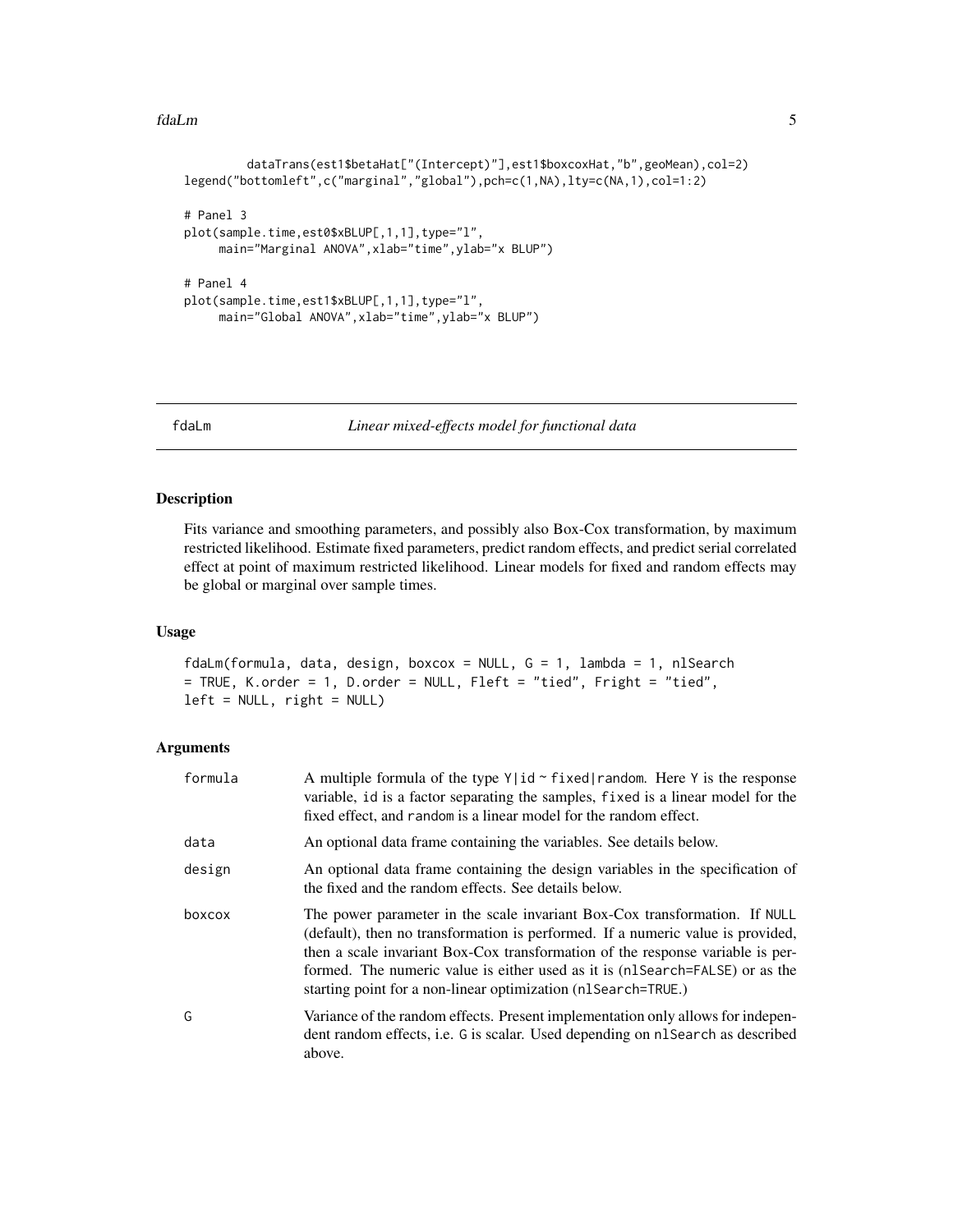| lambda   | Start value for the lambda parameter describing the L-operator. Presently the<br>following forms are implemented: If K. order is odd, then lambda may have<br>length=1 corresponding to L=-lambda[1]*D^(2*K.order), or length=2 corre-<br>sponding to L=-lambda[1]*D^(2*K.order)+lambda[2]. If K.order is even,<br>then lambda may have length=1 corresponding to L=-lambda[1]*D^(2*K.order),<br>length=2 corresponding to L=-1ambda[1]*D^(2*K.order)+1ambda[2]*D^K.order,<br>or length=3 corresponding to L=-1ambda[1]*D^(2*K.order)+1ambda[2]*D^K.order+1ambda[3].<br>Used depending on n1Search as described above. All coefficients must be non-<br>negative, and the leading coefficient lambda[1] must be strictly positive. Coef-<br>ficients equal to zero are kept fixed at zero in the non-linear optimization. |
|----------|---------------------------------------------------------------------------------------------------------------------------------------------------------------------------------------------------------------------------------------------------------------------------------------------------------------------------------------------------------------------------------------------------------------------------------------------------------------------------------------------------------------------------------------------------------------------------------------------------------------------------------------------------------------------------------------------------------------------------------------------------------------------------------------------------------------------------|
| nlSearch | If TRUE (default), then a non-linear optimization of the parameters boxcox, G,<br>lambda is performed (present implementation uses nlminb). If FALSE, then the<br>initial values of the non-linear parameters are used.                                                                                                                                                                                                                                                                                                                                                                                                                                                                                                                                                                                                   |
| K.order  | The order of the K-operator.                                                                                                                                                                                                                                                                                                                                                                                                                                                                                                                                                                                                                                                                                                                                                                                              |
| D.order  | The requested order of derivatives of the prediction of the serial correlated effect<br>xBLUP. If NULL (default), then D. order is set to the maximal recommended order<br>K.order.                                                                                                                                                                                                                                                                                                                                                                                                                                                                                                                                                                                                                                       |
| Fleft    | Specification of the K. order boundary conditions at the left limit of the sam-<br>pling interval. Value "tied" (default) gives bridge-type conditions. Value<br>"open" shifts up the bridge-type conditions one differential order, hence remov-<br>ing the restriction on the level (corresponding to the open end of a Brownian<br>motion). Otherwise arbitrary linear boundary conditions may be specified as a<br>matrix with dimension (K.order, 2*K.order).                                                                                                                                                                                                                                                                                                                                                        |
| Fright   | Similarly for the K. order boundary conditions at the right limit of the sampling<br>interval.                                                                                                                                                                                                                                                                                                                                                                                                                                                                                                                                                                                                                                                                                                                            |
| left     | Left limit of the sampling interval. If NULL (default), then left is set to 0.                                                                                                                                                                                                                                                                                                                                                                                                                                                                                                                                                                                                                                                                                                                                            |
| right    | Right limit of the sampling interval. If NULL (default), then right is set to the<br>number of sampling points. Thus, the default values of left and right give<br>sampling distance equal to 1.                                                                                                                                                                                                                                                                                                                                                                                                                                                                                                                                                                                                                          |

# Details

The response variable  $Y$  is taken from the data frame data (subsidiary the parent environment). If there is more than one sample, then the responses must be stacked sample-wise on top of each other. The sample identifier id is sought for in both data frames data and design (subsidiary the parent environment). The primarily function of the identifier is to decide the number of samples. But if id is present in both data frames, and if there is more that one sample, then this variable is also used to match the reponse vector to the design variables (i.e. these need not appear in the same order).

The design variables fixed and random for the fixed and the random effects are taken from the data frame design (subsidiary the parent environment), subsidiary from the data frame data (subsidiary the parent environment).

If the number of observations in the design variables equal the total number of response observations, then a global ANOVA is performed. If the number of observations in the design variables equal the number of sample points, then a marginal ANOVA is performed.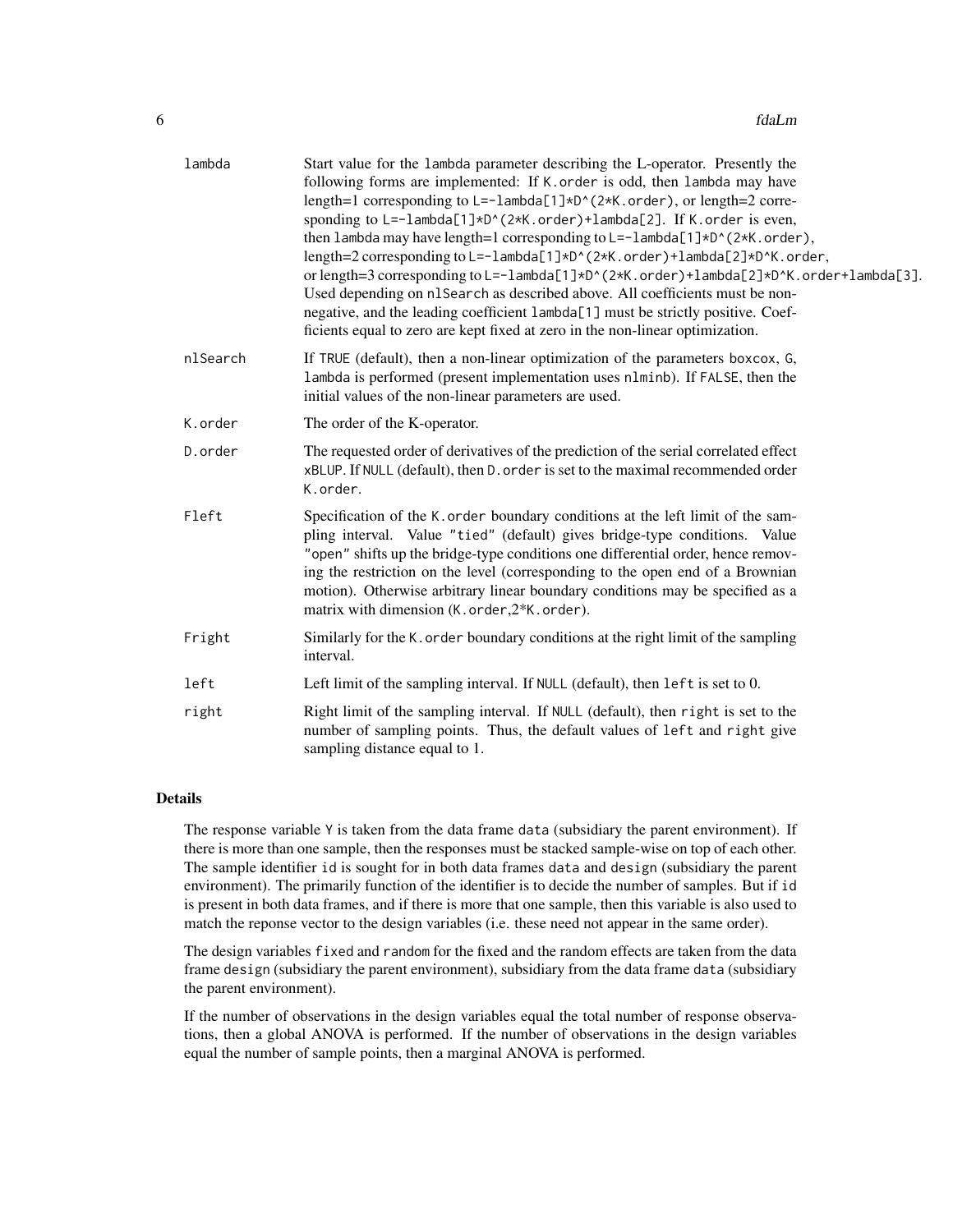#### <span id="page-6-0"></span>fdaLm 7

# Value

A list with components

| logLik       | Minus twice the log restricted likelihood taken at the estimates.                                                                                                                  |
|--------------|------------------------------------------------------------------------------------------------------------------------------------------------------------------------------------|
| <b>ANOVA</b> | Specifies whether fixed and random effects were estimated globally (global) or<br>marginally (marginal).                                                                           |
| nlSearch     | Specifies whether non-linear optimization was performed (TRUE / FALSE).                                                                                                            |
| counts       | Number of computations of the negative log likelihood.                                                                                                                             |
| boxcoxHat    | Maximum restricted likelihood estimate for the power parameter in the scale<br>invariant Box-Cox transformation. Equal to not done if the Box-Cox transfor-<br>mation is not used. |
| Ghat         | Maximum restricted likelihood estimate for the variance matrix of the random<br>effects.                                                                                           |
| lambdaHat    | Maximum restricted likelihood estimate for the lambda parameter describing the<br>L-operator.                                                                                      |
| sigma2hat    | Maximum restricted likelihood estimate for the noise variance.                                                                                                                     |
| betaHat      | For global ANOVA a vector with estimate for the fixed effect. For marginal<br>ANOVA a matrix with estimate for the fixed effects.                                                  |
| <b>uBLUP</b> | For global ANOVA a vector with prediction of the random effect. For marginal<br>ANOVA a matrix with predictions of the random effects.                                             |
| <b>xBLUP</b> | Array with predictions of serial correlated effects. The dimension is (sample<br>length, sample numbers, 1+D. order).                                                              |
| condRes      | Matrix of conditional residuals. The dimension is (sample length, sample num-<br>bers).                                                                                            |
| betaVar      | Variance matrix of fixed effect estimate.                                                                                                                                          |

# Note

If the real value of the left most eigenvalues are non-positive, and if the real value of the right most eigenvalues are non-negative, then the underlying algorithm is numerical stable. This will always be the situation for the present restriction of the L-operator.

If lambda has length=1, then it may also be interpreted as the smoothing parameter in the penalized likelihood framework.

If D.order is chosen larger than K.order, this number of derivaties are also computed during the non-linear optimization. This might slow down the computation speed a little bit.

# Author(s)

Bo Markussen <br/>bomar@math.ku.dk>

# See Also

See also [findRoots](#page-7-1) and [dataTrans](#page-2-1).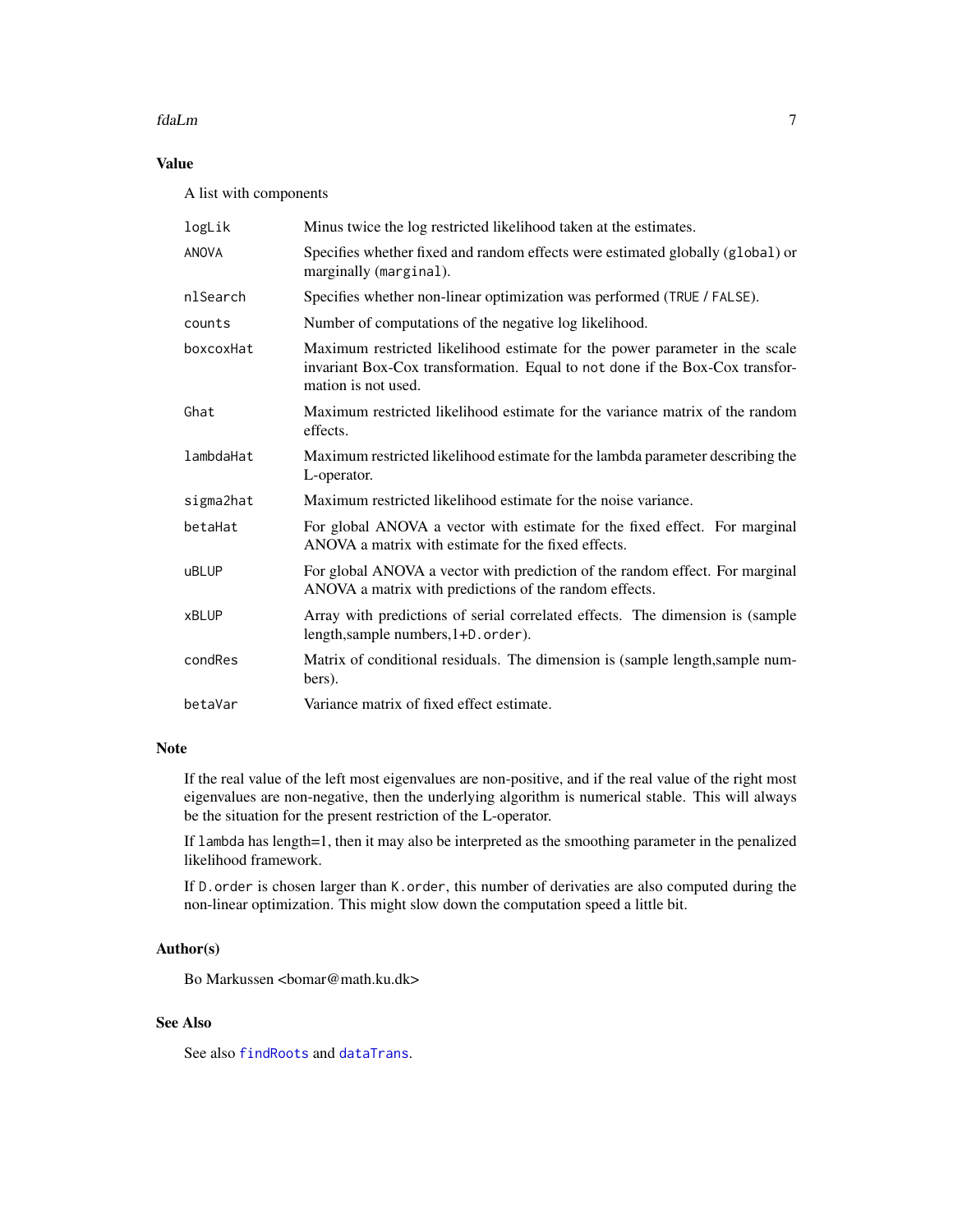# Examples

```
# ---------------------
# Using a fixed effect
# ---------------------
x <- seq(0,2*pi,length.out=200)
y.true \leq -\sin(x)+xy.obs < -y.true + rnorm(200)est0 <- fdaLm(y.obs~0,Fright="open",right=2*pi)
est1 <- fdaLm(y.obs~0+x, Fright="open", right=2*pi)
plot(x,y.obs,main="Estimating the sum of a line and a curve")
lines(x,y.true,lty=2)
lines(x,est0$xBLUP[,1,1],col=2)
lines(x,est1$betaHat*x+est1$xBLUP[,1,1],col=3)
legend("topleft",c("True curve","Smooth","Line + smooth"),col=1:3,lty=c(2,1,1))
# --------------------------
# Including a random effect
# --------------------------
# Build data frame
test.frame <- data.frame(y=rnorm(50),sample=factor(rep(1:5,each=10)),
                         x=rep(0:9, times=5),
                         f = factor(rnorm(50) < 0, \text{labels} = c("a", "b")),
                         j=factor(rnorm(50) < 0,labels=c("A","B")))
test.frame$y <- test.frame$y + 2 +
    3*(test.frame$f=="a")*test.frame$x + 5*(test.frame$f=="b")*test.frame$x +
(-10)*(test.frame$j=="A") + 10*(test.frame$j=="B")
# This is the model 'y|sample \sim f:x|j' with intercept=2, slopes (3,5),
# and random effects (-10,10)
est <- fdaLm(y|sample ~ f:x|0+j,data=test.frame)
print(est)
```
<span id="page-7-1"></span>findRoots *Complex roots of quadratic polynomial*

#### Description

Find complex roots of polynomials in x that are quadratic polynomials in  $x^k$ 

# Usage

findRoots(coefs,  $k = 1$ )

#### Arguments

| coefs | Coefficients $(c_0, c_k, c_2k)$ of quadratic polynomial in $x^k$ . Also accepts |
|-------|---------------------------------------------------------------------------------|
|       | matrix input $(J,3)$ .                                                          |
| k     | Order of $x^{\wedge}k$                                                          |

<span id="page-7-0"></span>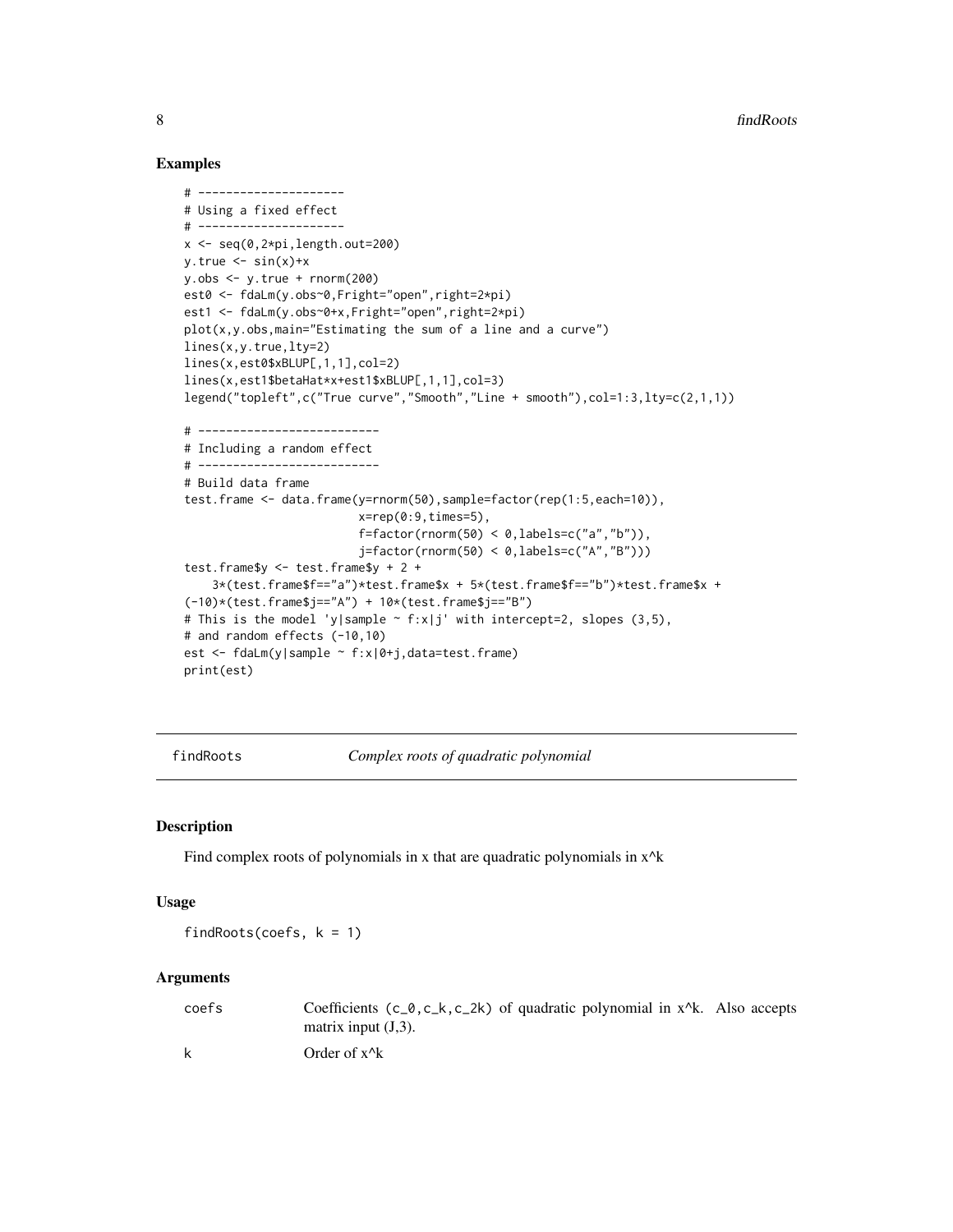#### <span id="page-8-0"></span>findRoots 9

# Details

It is assumed that  $c_2$ k is non-zero, and that at least one of  $c_0$  and  $c_k$  are non-zero (otherwise, we have a double root, which is not treated by  $fdal_m$  in the present implementation). An error is issued if these assumptions are violated.

#### Value

A list with components

| left  | The k roots with left most real components  |
|-------|---------------------------------------------|
| right | The k roots with right most real components |

### Note

This function is intended for internal usage in [fdaLm](#page-4-1) to find eigenvalues. If a robust and stable method of finding all the complex roots is a polynomial were available, then this could be used in [fdaLm](#page-4-1) instead enhancing the scope of this function.

# Author(s)

Bo Markussen <br/>bomar@math.ku.dk>

# References

Solved using Section 5.6 in Press et al, "Numerical Recipies in C", second edition.

#### Examples

findRoots(c(-1,0,1),1) findRoots(c(1,-1,1),2)